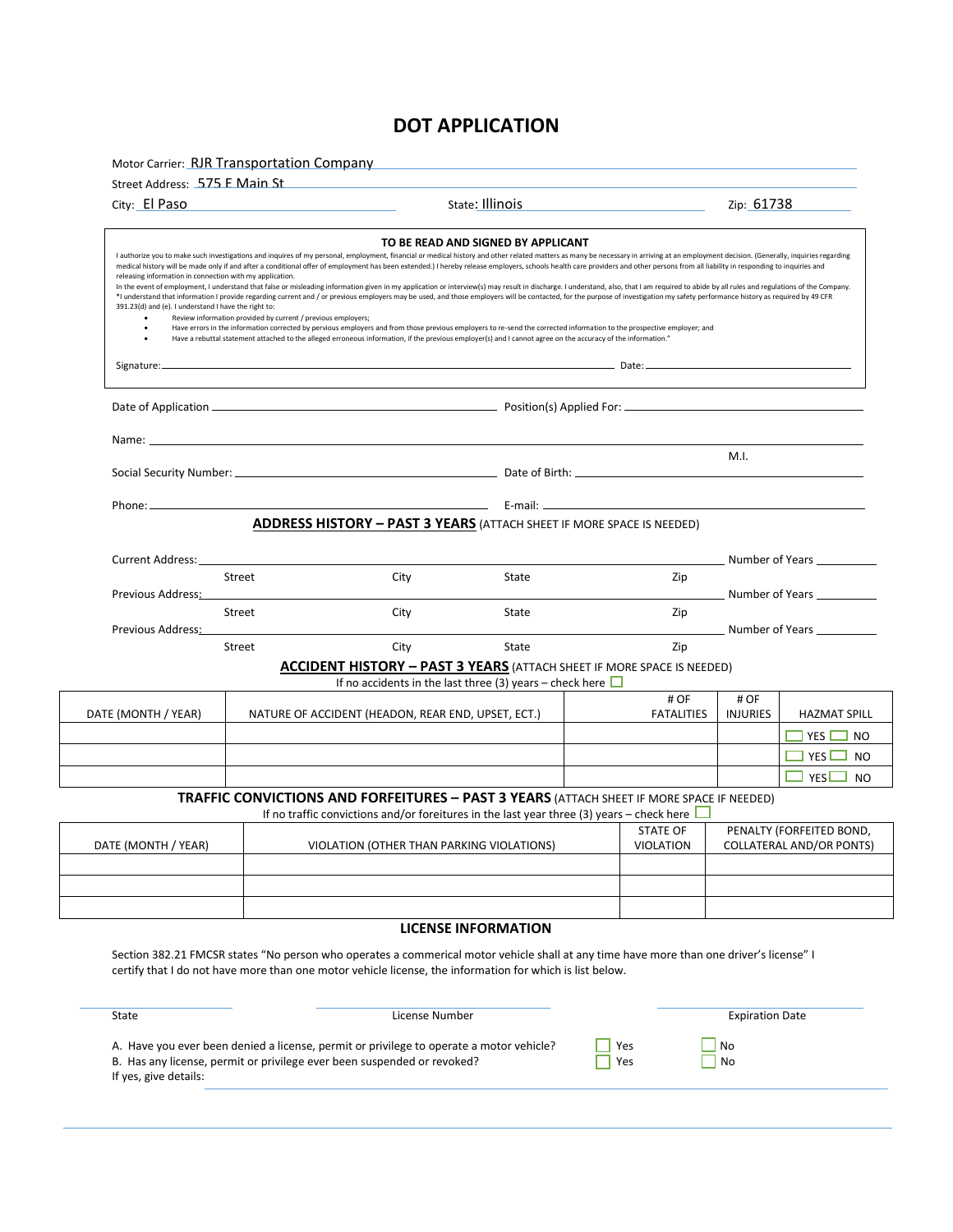### **DRIVING EXPERIENCE**

|                                                      | If you write it will be controlled in the last times (3) years – crieck nere. L |              |    |                      |
|------------------------------------------------------|---------------------------------------------------------------------------------|--------------|----|----------------------|
|                                                      | <b>TYPE OF EQUIPMENT</b>                                                        |              |    |                      |
|                                                      | (CIRCLE ALL THAT                                                                | <b>DATES</b> |    |                      |
| <b>CLASS OF EQUIPMENT</b>                            | APPLY)                                                                          | FROM<br>TO   |    | APPROX. NO. OF MILES |
| <b>Straight Truck</b>                                | Van, Reefer, Tank, Flat                                                         |              |    |                      |
| Tractor & Semi-Trailer                               | Van, Reefer, Tank, Flat                                                         |              |    |                      |
| <b>Tractor Two Trailers</b>                          | Van, Reefer, Tank, Flat                                                         |              |    |                      |
| <b>Tractor Three Trailers</b>                        | Van, Reefer, Tank, Flat                                                         |              | 0R |                      |
| Motorcoach - School Bus (Greater than 8 passengers)  | N/A                                                                             |              |    |                      |
| Motorcoach - School Bus (Greater than 15 passengers) | N/A                                                                             |              |    |                      |
| Other:                                               | Van, Reefer, Tank, Flat                                                         |              |    |                      |

If no driving experience in the last three (3) years – check here  $\Box$ 

### **EMPLOYMENT HISTORY**

### **(USE ADDITIONAL EMPLOYMENT HISTORY INFORMATION FORM IF NECESSARY)**

All applicants wishing to drive in interstate commerce must provide the following information on all employers during the preceding three (3) years. You must give the same information for all employers for whom you have driver a commerical vehicle seven (7) years prior to the initial three (3) years for a total of ten (10) year employment record. **You are required to list the complete mailing address: street number and name, city, state and zip code.** 

| <b>CURRENT OR LAST EMPLOYER:</b>                                                                                                                                                                                                                                                                                                                     |                     |            |     |
|------------------------------------------------------------------------------------------------------------------------------------------------------------------------------------------------------------------------------------------------------------------------------------------------------------------------------------------------------|---------------------|------------|-----|
|                                                                                                                                                                                                                                                                                                                                                      | From:               | To:        |     |
| Name:                                                                                                                                                                                                                                                                                                                                                | Mo.<br>Yr.          | Mo.        | Yr. |
| <b>Street Address:</b>                                                                                                                                                                                                                                                                                                                               | Position Held:      |            |     |
| City, State, Zip:                                                                                                                                                                                                                                                                                                                                    | Salary/Wage: \$     |            |     |
| Phone Number:                                                                                                                                                                                                                                                                                                                                        | Reason for Leaving: |            |     |
| Were you subject to Federal Motor Carrier Safety Regulations** while employed?<br>Was your job designated as a safety-sensitive function in any DOT-regulated mode subject to the drug and alcohol testing requirements of 49<br>CFR Part 40?<br>Yes<br><b>No</b><br>ACCOUNT FOR PEROID BETWEEN JOBS - Include dates (month/year) and reason:        | No<br>Yes           |            |     |
| <b>EMPLOYER:</b>                                                                                                                                                                                                                                                                                                                                     |                     |            |     |
| Name:                                                                                                                                                                                                                                                                                                                                                | From:<br>Mo.<br>Yr. | To:<br>Yr. | Mo. |
| <b>Street Address:</b>                                                                                                                                                                                                                                                                                                                               | Position Held:      |            |     |
| City, State, Zip:                                                                                                                                                                                                                                                                                                                                    | Salary/Wage: \$     |            |     |
|                                                                                                                                                                                                                                                                                                                                                      |                     |            |     |
| Phone Number:                                                                                                                                                                                                                                                                                                                                        | Reason for Leaving: |            |     |
| Were you subject to Federal Motor Carrier Safety Regulations** while employed?<br>Was your job designated as a safety-sensitive function in any DOT-regulated mode subject to the drug and alcohol testing requirements of 49<br>CFR Part 40?<br>Yes<br>N <sub>o</sub><br>ACCOUNT FOR PEROID BETWEEN JOBS - Include dates (month/year) and reason: _ | <b>l</b> Yes<br>No  |            |     |
| <b>EMPLOYER:</b>                                                                                                                                                                                                                                                                                                                                     |                     |            |     |
| Name:                                                                                                                                                                                                                                                                                                                                                | From:<br>Mo.<br>Yr. | To:<br>Mo. | Yr. |
| <b>Street Address:</b>                                                                                                                                                                                                                                                                                                                               | Position Held:      |            |     |
| City, State, Zip:                                                                                                                                                                                                                                                                                                                                    | Salary/Wage: \$     |            |     |
| Phone Number:                                                                                                                                                                                                                                                                                                                                        | Reason for Leaving: |            |     |
| Were you subject to Federal Motor Carrier Safety Regulations** while employed?<br>Was your job designated as a safety-sensitive function in any DOT-regulated mode subject to the drug and alcohol testing requirements of 49<br>CFR Part 40?<br>Yes<br><b>No</b><br>ACCOUNT FOR PEROID BETWEEN JOBS - Include dates (month/year) and reason:        | Yes<br><b>No</b>    |            |     |
| **The Federal Motor Carrier Safety Regulations apply to anyone operating a motor vehicle on a highway in interstate commerce to transport or                                                                                                                                                                                                         |                     |            |     |

property when the vehicle(1) weighs or has a GVWR of 10,001 pounds or more, (2) is design or used to transport more than 8 passengers (including the driver) for compensation; or (3) is designed or used to transport more than 15 passengers, including the driver, and is not used to transport passengers for compensation; (4) is of any size and is used to transport hazardous materials in a quantity requiring placarding.

Applicant Certification: This certifies that this application was completed by me, and that all entries on it and information in it are true and complete to the best of my knowledge.

Applicant Signature Date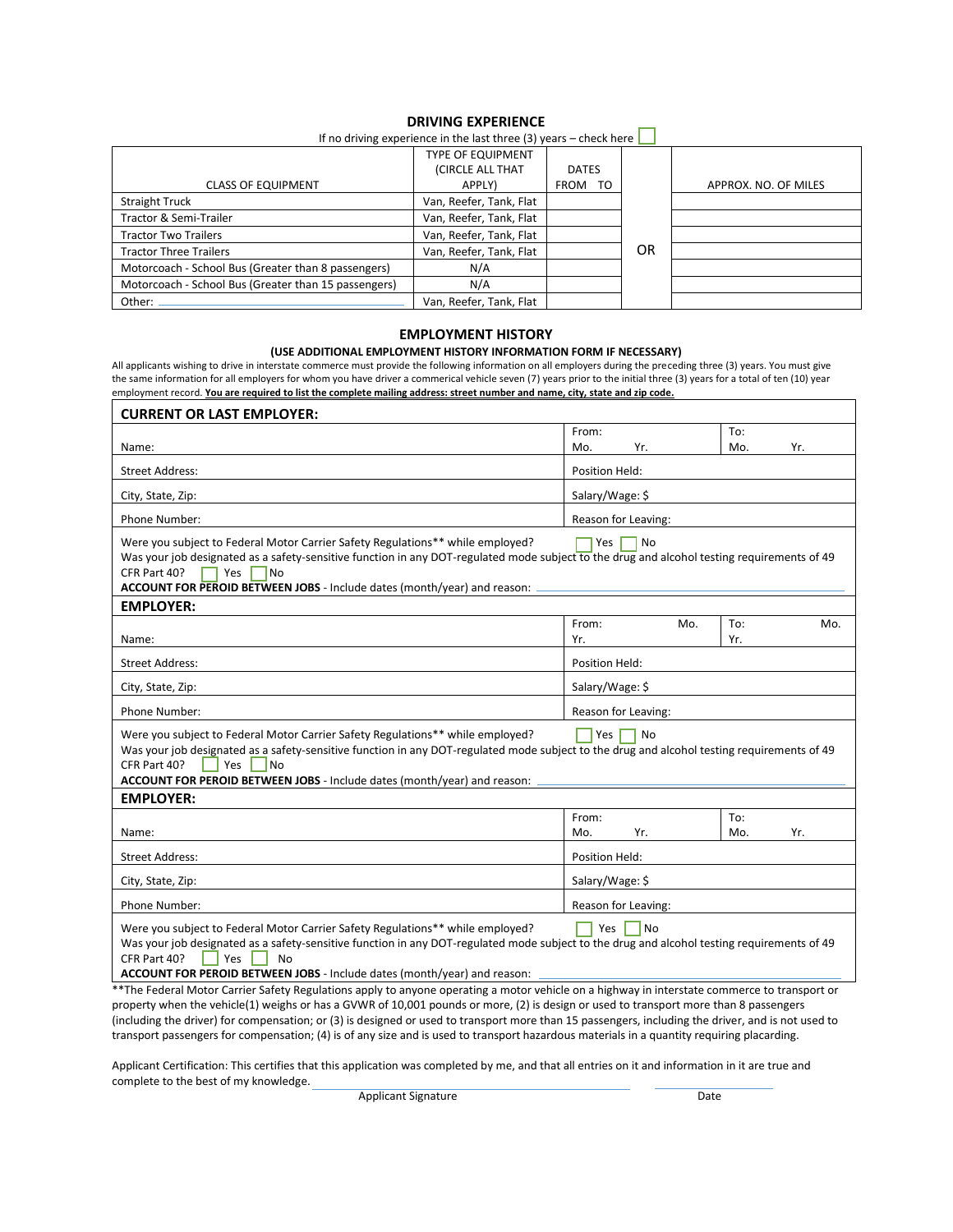#### **EMPLOYMENT HISTORY**

All applicants wishing to drive in interstate commerce must provide the following information on all employers during the preceding three (3) years. You must give the same information for all employers for whom you have driven a commerical vehicle seven (7) years prior to the initial three (3) for a total of ten (10) year employment record. **You are required to list the complete mailing address: street number and name, city, state, and zip code.**

| <b>EMPLOYER:</b>                                                                                                                                                                                                                                                                                                                                                                                                                                                                              |                     |                   |  |  |
|-----------------------------------------------------------------------------------------------------------------------------------------------------------------------------------------------------------------------------------------------------------------------------------------------------------------------------------------------------------------------------------------------------------------------------------------------------------------------------------------------|---------------------|-------------------|--|--|
| Name:                                                                                                                                                                                                                                                                                                                                                                                                                                                                                         | From:<br>Mo.<br>Yr. | To:<br>Mo.<br>Yr. |  |  |
| <b>Street Address:</b>                                                                                                                                                                                                                                                                                                                                                                                                                                                                        | Position Held:      |                   |  |  |
| City, State, Zip:                                                                                                                                                                                                                                                                                                                                                                                                                                                                             | Salary/Wage:\$      |                   |  |  |
| Phone Number:                                                                                                                                                                                                                                                                                                                                                                                                                                                                                 | Reason for Leaving: |                   |  |  |
| Were you subject to Federal Motor Carrier Safety Regulations** while employed?<br>No<br>Was your job designated as a safety-sensitive function in any DOT-regulated mode subject to the drug and alcohol testing requirements of 49<br>CFR Part 40?<br>Yes<br>No<br>ACCOUNT FOR PEROID BETWEEN JOBS - Include dates (month/year) and reason: -                                                                                                                                                |                     |                   |  |  |
| <b>EMPLOYER:</b>                                                                                                                                                                                                                                                                                                                                                                                                                                                                              |                     |                   |  |  |
| Name:                                                                                                                                                                                                                                                                                                                                                                                                                                                                                         | From:<br>Mo.<br>Yr. | To:<br>Mo.<br>Yr. |  |  |
| <b>Street Address:</b>                                                                                                                                                                                                                                                                                                                                                                                                                                                                        | Position Held:      |                   |  |  |
| City, State, Zip:                                                                                                                                                                                                                                                                                                                                                                                                                                                                             | Salary/Wage:\$      |                   |  |  |
| Phone Number:                                                                                                                                                                                                                                                                                                                                                                                                                                                                                 | Reason for Leaving: |                   |  |  |
| Were you subject to Federal Motor Carrier Safety Regulations** while employed?<br>Yes<br>No<br>Was your job designated as a safety-sensitive function in any DOT-regulated mode subject to the drug and alcohol testing requirements of 49<br>CFR Part 40?<br>Yes  <br>No<br>ACCOUNT FOR PEROID BETWEEN JOBS - Include dates (month/year) and reason:<br><b>EMPLOYER:</b>                                                                                                                     |                     |                   |  |  |
| Name:                                                                                                                                                                                                                                                                                                                                                                                                                                                                                         | From:<br>Mo.<br>Yr. | To:<br>Mo.<br>Yr. |  |  |
| <b>Street Address:</b>                                                                                                                                                                                                                                                                                                                                                                                                                                                                        | Position Held:      |                   |  |  |
| City, State, Zip:                                                                                                                                                                                                                                                                                                                                                                                                                                                                             | Salary/Wage:\$      |                   |  |  |
| Phone Number:                                                                                                                                                                                                                                                                                                                                                                                                                                                                                 | Reason for Leaving: |                   |  |  |
| Were you subject to Federal Motor Carrier Safety Regulations** while employed?<br>Yes<br>No<br>Was your job designated as a safety-sensitive function in any DOT-regulated mode subject to the drug and alcohol testing requirements of 49<br>CFR Part 40?<br>Yes<br><b>No</b><br>ACCOUNT FOR PEROID BETWEEN JOBS - Include dates (month/year) and reason: .                                                                                                                                  |                     |                   |  |  |
| <b>EMPLOYER:</b>                                                                                                                                                                                                                                                                                                                                                                                                                                                                              | From:               | To:               |  |  |
| Name:                                                                                                                                                                                                                                                                                                                                                                                                                                                                                         | Mo.<br>Yr.          | Mo.<br>Yr.        |  |  |
| <b>Street Address:</b>                                                                                                                                                                                                                                                                                                                                                                                                                                                                        | Position Held:      |                   |  |  |
| City, State, Zip:                                                                                                                                                                                                                                                                                                                                                                                                                                                                             | Salary/Wage:\$      |                   |  |  |
| Phone Number:                                                                                                                                                                                                                                                                                                                                                                                                                                                                                 | Reason for Leaving: |                   |  |  |
| Were you subject to Federal Motor Carrier Safety Regulations** while employed? Ves Mo<br>Was your job designated as a safety-sensitive function in any DOT-regulated mode subject to the drug and alcohol testing requirements of 49<br>CFR Part 40?<br>Yes<br>No<br>ACCOUNT FOR PEROID BETWEEN JOBS - Include dates (month/year) and reason:<br>**The Federal Motor Carrier Safety Regulations apply to anyone operating a motor vehicle on a highway in interstate commerce to transport or |                     |                   |  |  |

property when the vehicle(1) weighs or has a GVWR of 10,001 pounds or more, (2) is design or used to transport more than 8 passengers (including the driver) for compensation; or (3) is designed or used to transport more than 15 passengers, including the driver, and is not used to transport passengers for compensation; (4) is of any size and is used to transport hazardous materials in a quantity requiring placarding.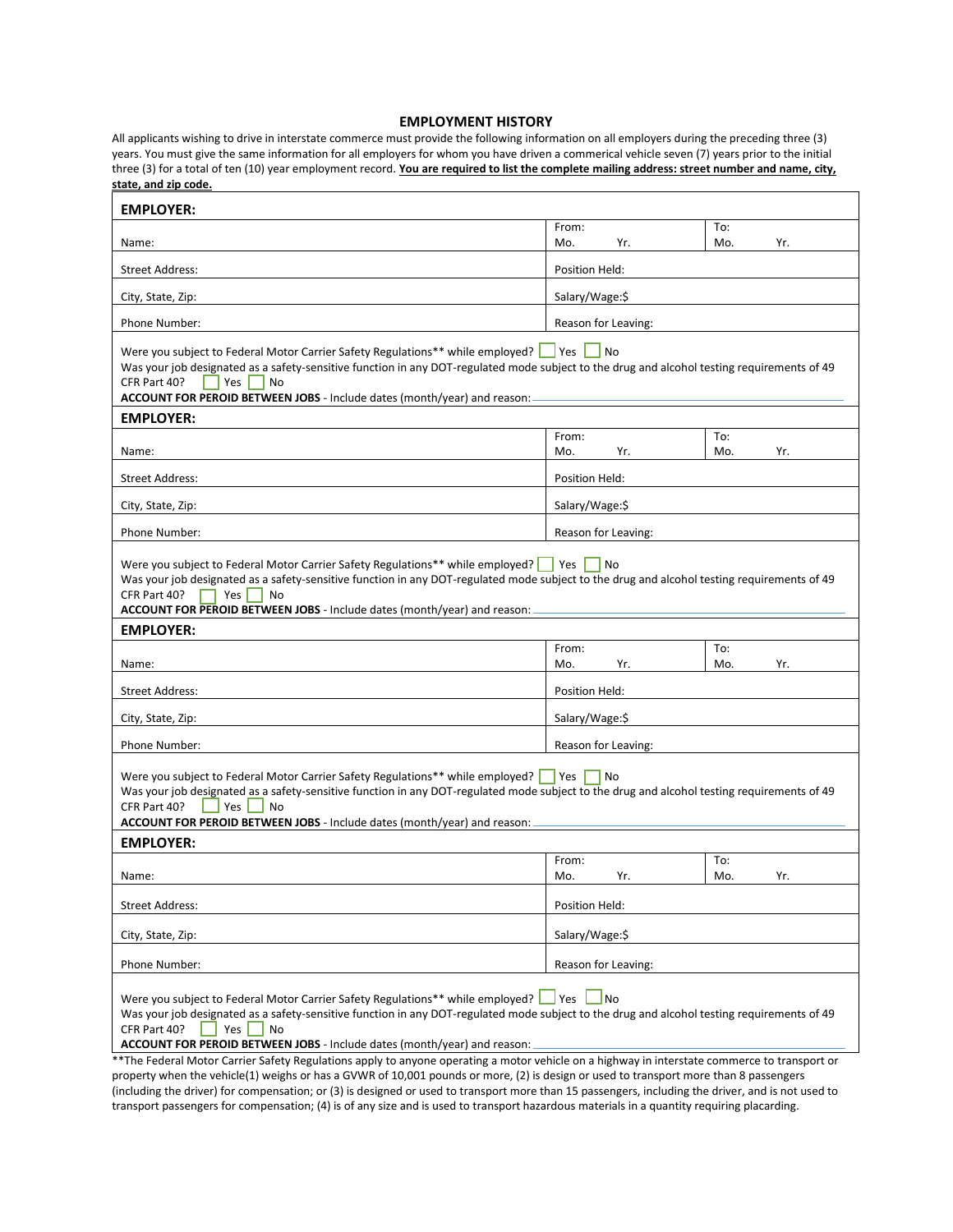### **DOT APPLICATION EMPLOYMENT HISTORY**

All applicants wishing to drive in interstate commerce must provide the following information on all employers during the prceding three (3) years. You must give the same information for all employers for whom you have driven a commerical vehicle seven (7) years prior to the initial three (3) for a total of ten (10) year employment record. You are required to list the complete mailing address: street number and name, city, **state, and zip code.**

| <b>EMPLOYER:</b>                                                                                                                                                                                                                                                                                                                                                                                                                                                                                                                                       |                     |                   |  |  |
|--------------------------------------------------------------------------------------------------------------------------------------------------------------------------------------------------------------------------------------------------------------------------------------------------------------------------------------------------------------------------------------------------------------------------------------------------------------------------------------------------------------------------------------------------------|---------------------|-------------------|--|--|
| Name:                                                                                                                                                                                                                                                                                                                                                                                                                                                                                                                                                  | From:<br>Mo.<br>Yr. | To:<br>Mo.<br>Yr. |  |  |
| <b>Street Address:</b>                                                                                                                                                                                                                                                                                                                                                                                                                                                                                                                                 | Position Held:      |                   |  |  |
| City, State, Zip:                                                                                                                                                                                                                                                                                                                                                                                                                                                                                                                                      | Salary/Wage:\$      |                   |  |  |
| Phone Number:                                                                                                                                                                                                                                                                                                                                                                                                                                                                                                                                          | Reason for Leaving: |                   |  |  |
| Were you subject to Federal Motor Carrier Safety Regulations** while employed?<br><b>Yes</b><br>No<br>Was your job designated as a safety-sensitive function in any DOT-regulated mode subject to the drug and alcohol testing requirements of 49<br>CFR Part 40?<br>Yes<br>No<br>ACCOUNT FOR PEROID BETWEEN JOBS - Include dates (month/year) and reason:                                                                                                                                                                                             |                     |                   |  |  |
| <b>EMPLOYER:</b>                                                                                                                                                                                                                                                                                                                                                                                                                                                                                                                                       |                     |                   |  |  |
| Name:                                                                                                                                                                                                                                                                                                                                                                                                                                                                                                                                                  | From:<br>Mo.<br>Yr. | To:<br>Mo.<br>Yr. |  |  |
| <b>Street Address:</b>                                                                                                                                                                                                                                                                                                                                                                                                                                                                                                                                 | Position Held:      |                   |  |  |
| City, State, Zip:                                                                                                                                                                                                                                                                                                                                                                                                                                                                                                                                      | Salary/Wage:\$      |                   |  |  |
| Phone Number:                                                                                                                                                                                                                                                                                                                                                                                                                                                                                                                                          | Reason for Leaving: |                   |  |  |
| Were you subject to Federal Motor Carrier Safety Regulations** while employed?   Yes<br><b>No</b><br>Was your job designated as a safety-sensitive function in any DOT-regulated mode subject to the drug and alcohol testing requirements of 49<br>CFR Part 40?<br>Yes<br>No<br>ACCOUNT FOR PEROID BETWEEN JOBS - Include dates (month/year) and reason:<br><b>EMPLOYER:</b>                                                                                                                                                                          |                     |                   |  |  |
|                                                                                                                                                                                                                                                                                                                                                                                                                                                                                                                                                        | From:               | To:               |  |  |
| Name:                                                                                                                                                                                                                                                                                                                                                                                                                                                                                                                                                  | Mo.<br>Yr.          | Mo.<br>Yr.        |  |  |
| Street Address:                                                                                                                                                                                                                                                                                                                                                                                                                                                                                                                                        | Position Held:      |                   |  |  |
| City, State, Zip:                                                                                                                                                                                                                                                                                                                                                                                                                                                                                                                                      | Salary/Wage:\$      |                   |  |  |
| Phone Number:                                                                                                                                                                                                                                                                                                                                                                                                                                                                                                                                          | Reason for Leaving: |                   |  |  |
| Were you subject to Federal Motor Carrier Safety Regulations** while employed?   Yes<br>No<br>Was your job designated as a safety-sensitive function in any DOT-regulated mode subject to the drug and alcohol testing requirements of 49<br>CFR Part 40?<br>Yes<br>No<br>ACCOUNT FOR PEROID BETWEEN JOBS - Include dates (month/year) and reason:<br><b>EMPLOYER:</b>                                                                                                                                                                                 |                     |                   |  |  |
| Name:                                                                                                                                                                                                                                                                                                                                                                                                                                                                                                                                                  | From:<br>Mo.<br>Yr. | To:<br>Mo.<br>Yr. |  |  |
| <b>Street Address:</b>                                                                                                                                                                                                                                                                                                                                                                                                                                                                                                                                 | Position Held:      |                   |  |  |
| City, State, Zip:                                                                                                                                                                                                                                                                                                                                                                                                                                                                                                                                      | Salary/Wage:\$      |                   |  |  |
| Phone Number:                                                                                                                                                                                                                                                                                                                                                                                                                                                                                                                                          | Reason for Leaving: |                   |  |  |
| Were you subject to Federal Motor Carrier Safety Regulations** while employed?   Yes<br><b>No</b><br>Was your job designated as a safety-sensitive function in any DOT-regulated mode subject to the drug and alcohol testing requirements of 49<br>CFR Part 40?<br>Yes<br>No<br>ACCOUNT FOR PEROID BETWEEN JOBS - Include dates (month/year) and reason:<br>**The Federal Motor Carrier Safety Regulations apply to anyone operating a motor vehicle on a highway in interstate commerce to transport or property when the vehicle(1) weighs or has a |                     |                   |  |  |

\*\*The Federal Motor Carrier Safety Regulations apply to anyone operating a motor vehicle on a highway in interstate commerce to transport or property when the vehicle(1) weighs or has a<br>GVWR of 10,001 pounds or more, (2) i passengers, including the driver, and is not used to transport passengers for compensation; (4) is of any size and is used to transport hazardous materials in a quantity requiring placarding.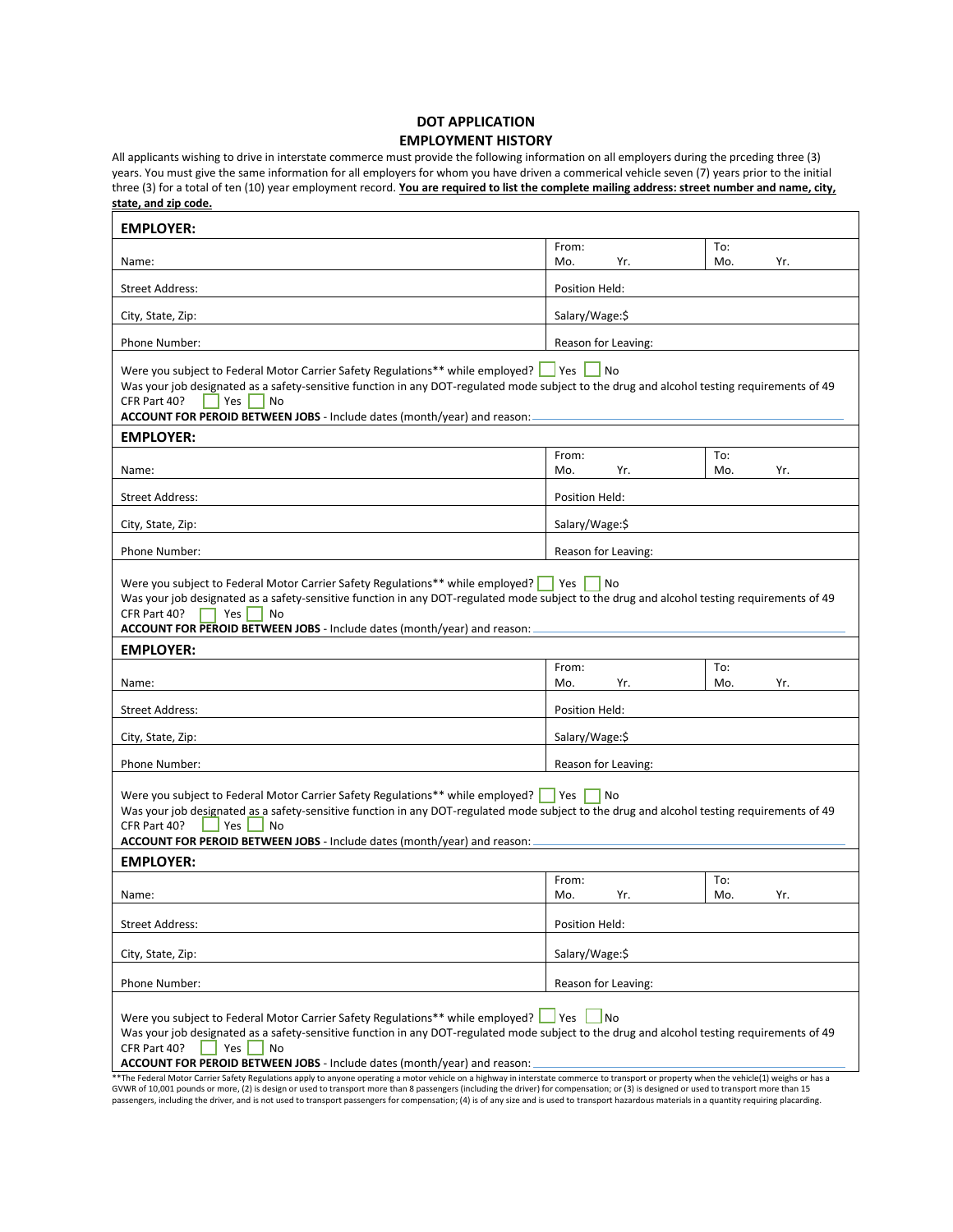

# 575 E Main St, El Paso, Illinois 61738 Phone: (309) 527-3750 Fax: (309) 527-6565

### SAFETY PERFORMANCE HISTORY REQUEST

Recipient Employer: The individual identified below has indicated that you employ(ed) or use(d) him/her within the last 3 years in a position that involved the operation of a commercial motor vehicle and/or that was subject to U.S. Department of Transportation (DOT) regulated drug and alcohol testing. In accordance with 49 CFR §§40.25 and 391.23 we are hereby requesting that you supply us with the Safety Performance History of this individual. Under DOT rule §391.23(g), you must respond to this inquiry within 30 days of receipt.

Please complete and return to RJR Transportation at the fax number above.

| I, (Print Name)                                                                                                                                                                                                                                                                                                                            |                                                                            | hereby authorize:      |
|--------------------------------------------------------------------------------------------------------------------------------------------------------------------------------------------------------------------------------------------------------------------------------------------------------------------------------------------|----------------------------------------------------------------------------|------------------------|
| First, M.I., Last<br>Previous Employer:                                                                                                                                                                                                                                                                                                    | Social Security Number                                                     | Date of Birth          |
| Street, City, State, Zip:                                                                                                                                                                                                                                                                                                                  |                                                                            |                        |
| Phone Number:                                                                                                                                                                                                                                                                                                                              |                                                                            | Fax Number:            |
| To release and forward the information requested by section 3 of this document concerning my Alcohol and Controlled Substances Testing Records within the<br>previous three years from: -<br>§40.25(g) and 391.23(h), release of this information must be made in a written form that ensures confidentially such as fax, email or letter. | (Date of Employment Application) to RJR Transportation. In compliance with |                        |
| Applicant's Signature                                                                                                                                                                                                                                                                                                                      |                                                                            | Date                   |
|                                                                                                                                                                                                                                                                                                                                            | TO BE COMPLETED BY PERVIOUS EMPLOYER                                       |                        |
|                                                                                                                                                                                                                                                                                                                                            |                                                                            |                        |
| The applicant named above was or is employed or used by us.                                                                                                                                                                                                                                                                                | <b>YES</b><br>NO Dates of employment: From $/$ / - /                       | Full Time<br>Part-time |
| ■ Did he/she drive a commercial motor vehicle for you? $\Box$                                                                                                                                                                                                                                                                              | $\Box$ YES<br>J NO                                                         |                        |
| Dry Van $\Box$ Flatbed<br>Type of equipment operated: $\Box$                                                                                                                                                                                                                                                                               | Reefer<br>Other (please list) <u>___________________________________</u>   |                        |
| Reason for Leaving:<br>Voluntary<br>Lay-Off $\lceil$<br>Terminated                                                                                                                                                                                                                                                                         |                                                                            |                        |
| Upon Review<br>Eligible for rehire?<br>Yes<br>No                                                                                                                                                                                                                                                                                           | No, Company Policy:                                                        |                        |
| Please give the following information about this applicant. It will be held in strict confidence.                                                                                                                                                                                                                                          |                                                                            |                        |
| Description<br>Excellent<br>Good<br>Fair                                                                                                                                                                                                                                                                                                   | Supervision<br>Poor<br>Comments                                            |                        |
| Quality of Work                                                                                                                                                                                                                                                                                                                            |                                                                            |                        |
| Cooperation with Others                                                                                                                                                                                                                                                                                                                    |                                                                            |                        |
| Safety Habits                                                                                                                                                                                                                                                                                                                              |                                                                            |                        |
| <b>Driving Skills</b>                                                                                                                                                                                                                                                                                                                      |                                                                            |                        |
| Attendance Record                                                                                                                                                                                                                                                                                                                          |                                                                            |                        |
| <b>Accident History</b>                                                                                                                                                                                                                                                                                                                    |                                                                            |                        |
| Completed the following for any accidents included on your accident register (§390.15(b)) that involved the applicant in the three years prior to the application date                                                                                                                                                                     |                                                                            |                        |
| above. Or check here<br>if there is no accident register data for this driver.<br>Date<br>Location                                                                                                                                                                                                                                         | # of Injuries                                                              | # of Fatalities        |
| 1.                                                                                                                                                                                                                                                                                                                                         |                                                                            | Hazmat Spill           |
| 2.                                                                                                                                                                                                                                                                                                                                         |                                                                            |                        |
| 3.                                                                                                                                                                                                                                                                                                                                         |                                                                            |                        |
| Please provide information concerning any other commercial motor vehicle accidents involving the applicant that were reported to government agencies or insures                                                                                                                                                                            |                                                                            |                        |
| or retained under internal company policies:                                                                                                                                                                                                                                                                                               |                                                                            |                        |
|                                                                                                                                                                                                                                                                                                                                            |                                                                            |                        |
| <b>Alcohol &amp; Controlled Substance Testing Inquiry</b>                                                                                                                                                                                                                                                                                  |                                                                            |                        |
| Has this driver ever had a breath alcohol test within the past 3 years a result of 0.04 or higher alcohol concentration?                                                                                                                                                                                                                   |                                                                            | Yes<br>No              |
|                                                                                                                                                                                                                                                                                                                                            |                                                                            |                        |
|                                                                                                                                                                                                                                                                                                                                            |                                                                            |                        |
|                                                                                                                                                                                                                                                                                                                                            |                                                                            |                        |
| ** If the answer to any of the above question is "Yes", please provide details below;<br>Reason for test(s)                                                                                                                                                                                                                                | Results of test(s)<br>Date of Test(s)                                      |                        |
| If the applicant tested positive, to your knowledge, have they satisfactorily completed all return to duty and follow-up testing requirements in accordance 49 CFR                                                                                                                                                                         |                                                                            |                        |
|                                                                                                                                                                                                                                                                                                                                            |                                                                            | Yes<br>No              |
| Any other remarks:                                                                                                                                                                                                                                                                                                                         |                                                                            |                        |
|                                                                                                                                                                                                                                                                                                                                            |                                                                            |                        |
| <b>Certifying Offical</b>                                                                                                                                                                                                                                                                                                                  | Title                                                                      | Date                   |
| First Request Date:                                                                                                                                                                                                                                                                                                                        | Second Request Date:                                                       | Third Request Date:    |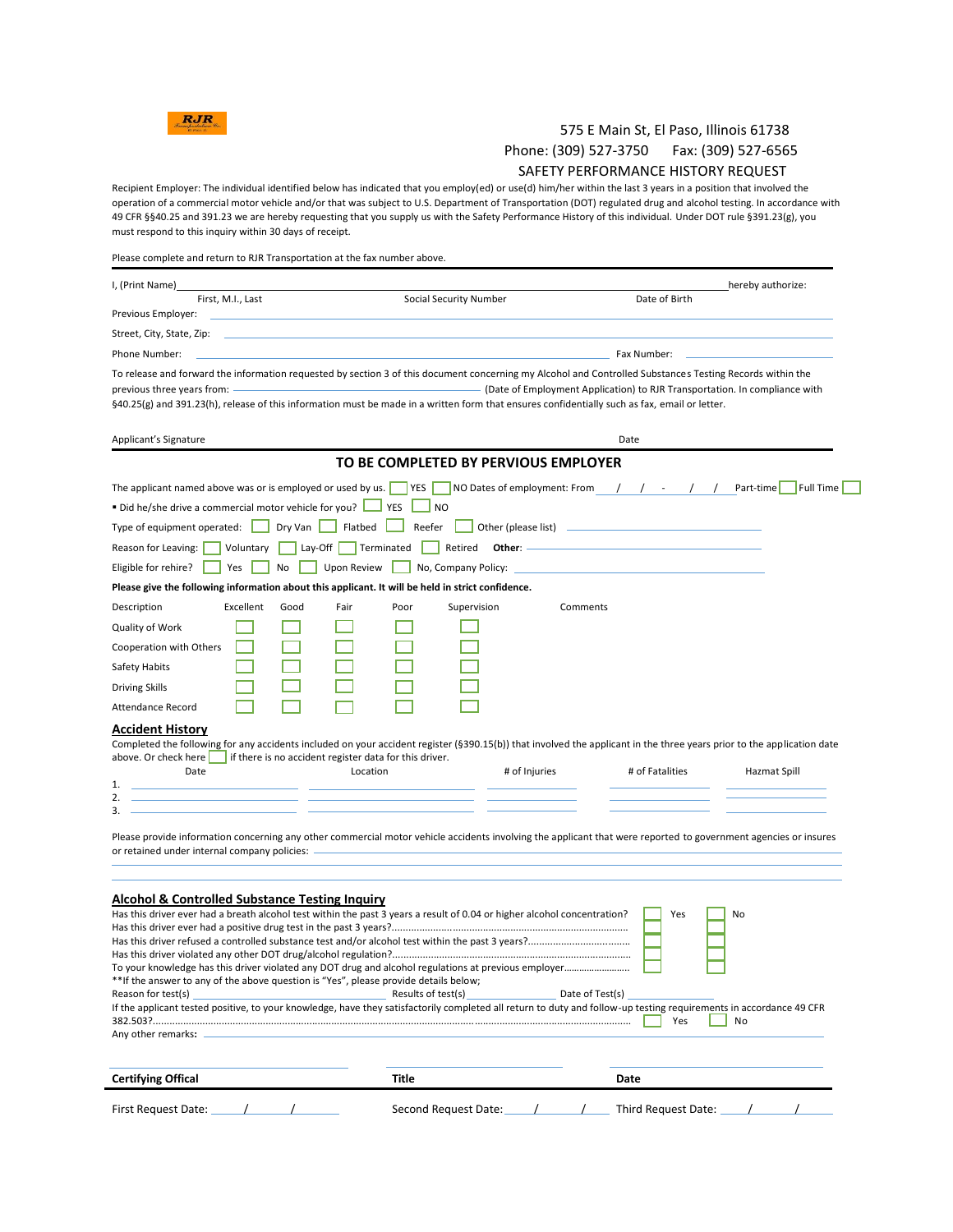### **THE BELOW DISCLOSURE AND AUTHORIZATON LANGUAGE IS FOR MANDATORY USE BY ALL ACCOUNT HOLDERS**

### **IMPORTANT DISCLOSURE REGARDING BACKGROUND REPORTS FROM THE** *PSP ONLINE SERVICES*

In connection with your application for employment with **RJR Transportation** ("Prospective Employer"), Prospective Employer, its employees, agents or contractors may obtain one or more reports regarding your driving, and safety inspection history from the Federal Motor Carrier Safety Administration (FMCSA).

When the application for employment is submitted in person, if the Prospective Employer uses any information it obtains from FMCSA in a decision to not hire you or to make any other adverse employment decision regarding you, the Prospective Employer will provide you with a copy of the report upon which its decision was based and a written summary of your rights under the Fair Credit Reporting Act before taking any final adverse action. If any final adverse action is taken against you based upon your driving history or safety report, the Prospective Employer will notify you that the action has been taken and that the action was based in part or in whole on this report.

When the application for employment is submitted by mail, telephone, computer, or other similar means, if the Prospective Employer uses any information it obtains from FMCSA in a decision to not hire you or to make any other adverse employment decision regarding you, the Prospective Employermust provide you within three business days of taking adverse action oral, written or electronic notification: that adverse action has been taken based in whole or in part on information obtained from FMCSA; the name, address, and the toll free telephone number of FMCSA; that the FMCSA did not make the decision to take the adverse action and is unable to provide you the specific reasons why the adverse action was taken; and that you may, upon providing proper identification, request a free copy of the report and may dispute with the FMCSA the accurancy or completeness of any information or report. If you request a copy of a driver record from the Prospectice Employer who procurred the report, then, within 3 business days of receiving your request, together with proper identification, the Prospecticve Employer must send or provide to you a copy of your report and a summary of your rights under the Fair Credit Reporting Act.

Neither the Prospective Employer nor the FMCSA contractor supplying the crash and safety information has the capability to correct any safety data that appears to be incorrect. You may challenge the accuracy of the data by submitting a request t[o https://dataqs.fmcsa.dot.gov.](https://dataqs.fmcsa.dot.gov/) If you challenge crash or inspection information reported by a State, FMCSA cannot change or correct this data. Your request will be fowarded by the DataQs system to the appropriate State for adjudication.

Any crash or inspection in which you were involved will display on your PSP report. Since the PSP report does not report, or assign, or imply fault, it will include all COmmerical Motor Vehicle (CMV) crashes where you were a driver or co-driver and where those crashes were reported to FMCSA, regardless of fault. Similarly, all inspections with or without violations, appear on the PSP report. State citations associated with Federal Motor Carrier Safety Regulations (FMCSR) violations that have been adjusted by a court of law will also appear, and remain, on a PSP report.

The Prospective Employer cannot obtain background reports from FMCSA without your authorization.

#### **AUTHORIZATION**

If you agree that the Prospective Employer may obtain such background reports, please read the following and sign below;

I authorize **RJR Transportation** ("Prospective Employer") to access the FMCSA Pre-Employment Screening Program (PSP) system to seek information regarding my commerical driving safety record and information regarding my safety inspection history. I understand that I am authorizing the release of safety performance information including crash data from the previous five (5) years and inspection history from the previous three (3) years. I understand and acknowledge that this release of information may assist the Prospective Employer to make a determination regarding my suitabiltiy as an employee.

I further understand that neither the Prospective Employer nor the FMCSA contractor supplying the crash and safety information has the capability to correct any safety data that appears to be incorrect. I understand I may challenge the accuracy of the data by submitting a request t[o https://dataqs.fmcsa.dot.gov.](https://dataqs.fmcsa.dot.gov/) If I challenge crash or inspection information reported by a State, FMCSA cannot change or correct this data. I understand my request will be forwarded by the DataQs system to the appropriate State for adjudication.

I understand that any crash or inspection in which I was involved will display on my PSP report. Since the PSP report does not report, or assign, or imply fault, I acknowledge it will include all CMV crashes weher I was a driver or co-driver and where those crashes were reported to FMCSA, regardless of fault. Similarly, I understand all inspections, with or without violations, will appear on my PSP report, and State citations associated with FMCSR violations that have been adjudicated by a court of law will also appear, and remain, on my PSP report. I have read the above Disclosure Regarding Background Reports provided to me by Prospective Employer and I understand that if I sign this Disclosure and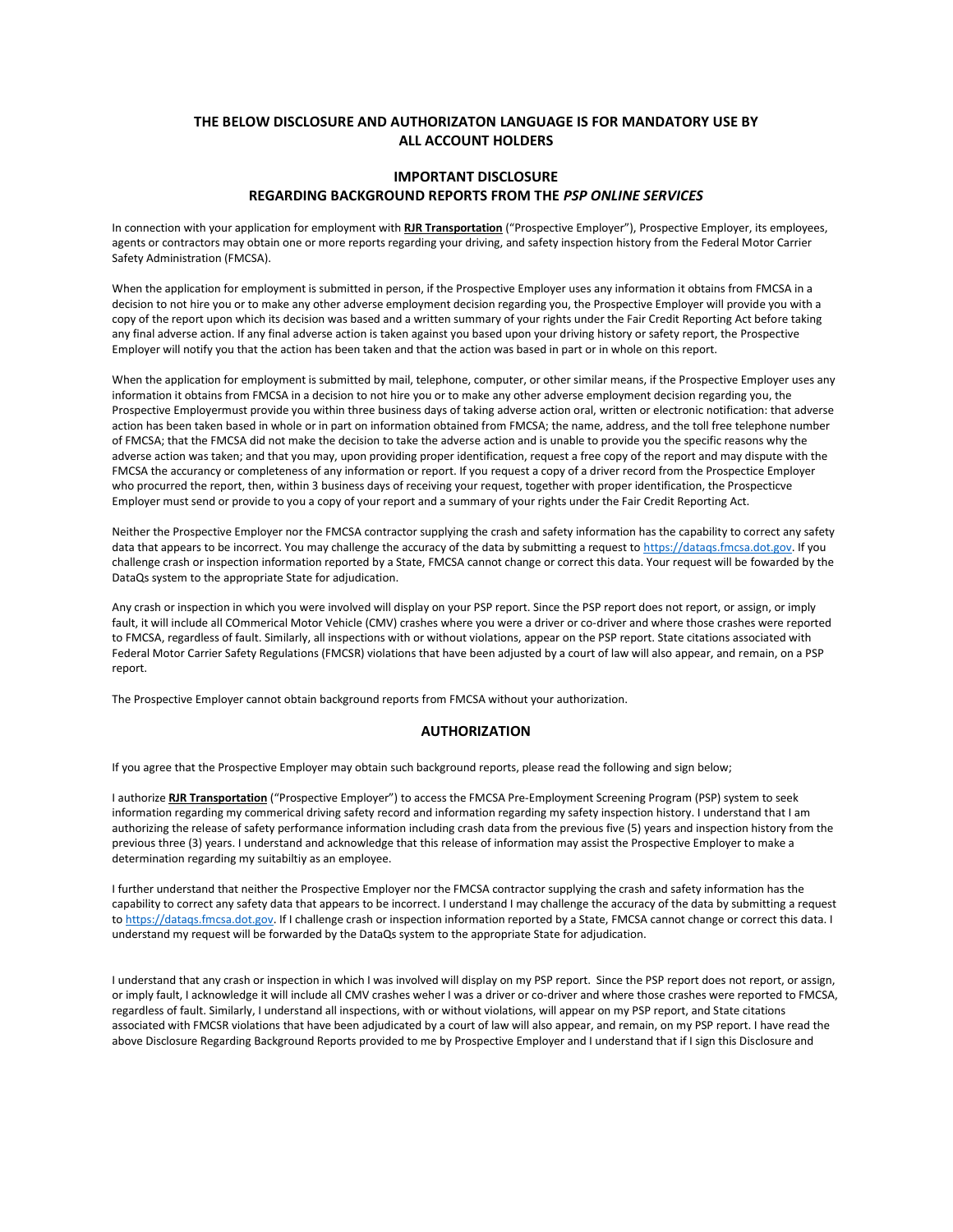Authorization, Prospective Employer may obtain a report of my crash and inspection history. I hereby authorize Prospective Employer and its employees, authorized agents, and/or affiliates to obtain the information authorized above.

Date:

Signature

Name (Please Print)

**NOTICE**: This form is made available to monthly account holders by NIC on behalf of the U.S. Department of Transportation, Federal Motor Carrier Safety Administration (FMCSA). Account holders are required by federal law to obtain an Applicant's written or electronic consent prior to accessing the Applicant's PSP report. Further, account holders are required by FMCSA to use the language contained in this Disclosure and Authorization form to obtain an Applicant's consent. The language must be used in whole, exactly as provided. Further, the language on this form<br>must exist as one stand-alone d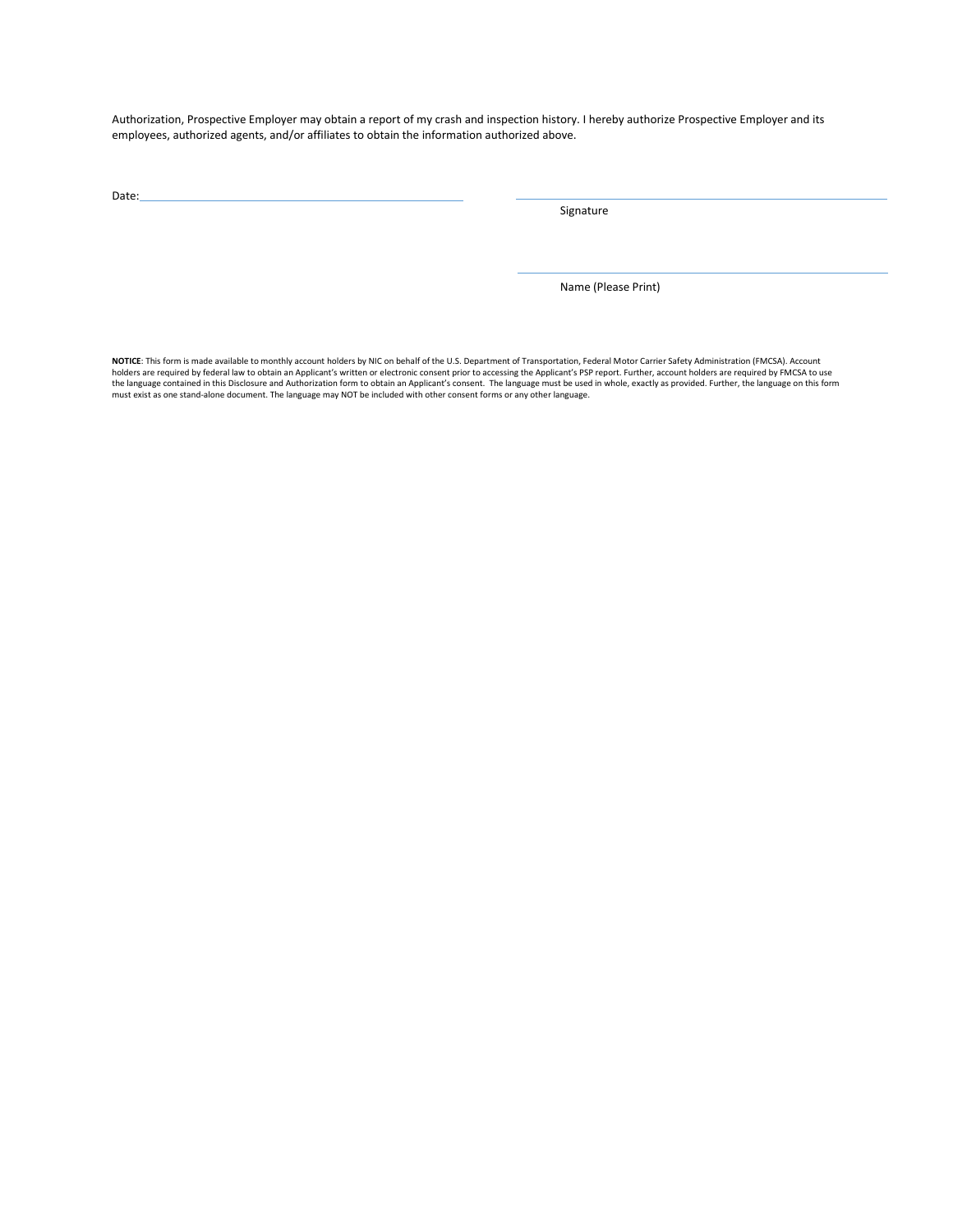### **RJR Transportation Company 575 East Main Street El Paso, IL 61738**

### **DISCLOSURE REGARDING BACKGROUND INVESTIGATION [IMPORTANT – PLEASE READ CAREFULLY BEFORE SIGNING ACKNOWLEDMENT]**

Foley Carrier Services, LLC ("the Company) may obtain information about you from a consumer reporting agency for employment purposes. Thus, you may be subject of a "consumer report" and/or an "investigative consumer report" which may include information about you character, general reputation, personal characteristics, and/or mode of living and which can involve personal interviews with sources such as your neighbors, friends, or associates. These reports may obtain at any time after receipt of your authorization and, if you are hired, throughout your employment. These reports will include checks regarding your criminal history, social security trace, employment and education references, professional licenses and credentials. Credit history will only be requested where such information is substantially related to the dusties and responsibilities of the position for which you are applying. These reports may contain information regarding your use of social media, and other publicly accessible information. Social media includes, but is not limited to, social networking websites (i.e. Facebook and others), professional networking websites (i.e., LinkedIn and others), blogs, and other online media.

You have the right, upon written request made within a reasonable time after receipt of this notice, to request disclosure of the nature and scope of any investigative consumer report and to request a copy of your report. Please be advised that the nature and scope of the most common form of investigative consumer report obtained with regard to applicants for employment is an investigation into your education and/or employment history conducted by Foley Carrier Services, 140 Huyshope Avenue, Hartford, CT 06106, Phone:860-633-2660 / 800-253-5506, Fax: 860-913-2454[, http://www.foleyservices.com,](http://www.foleyservices.com/) or another outside organization.

The scope of this disclosure and authorization is all-encompassing, however, allowing the Company to obtain from any outside organization all manner of consumer reports and investigative consumer reports now and, if you are hired, throughout the course of your employment to the extent permited by law. As a result, you should carefully consider whetjer to exercise your right to request disclosure of the nature and scope of any investigative consumer report.

**New York and Maine applicants or employees only:** You have the right to inspect and receive a copy of any investigative consumer reprot requested by the Company by contacting the consumer reporting agency identified above directly.



**Minnesota and Oklahoma applicants or employees only:** Please check this box if you would like to receive a copy of the consumer report if one is obtained by the Company.



**California applicants or employees only:** By signing below, you also acknowledge receipt of the NOTICE REGARDING BACKGROUND INVESTIGATION PURSUANT TO CALIFORNIA LAW. Please check this box if you would like to receive a copy of an investigative consumer report or consumer credit report if one is obtained by the Company at no charge whenever you have a right to receive such a copy under California Law.

### **ACKNOWLEDGEMENT AND AUTHORIZATION [IMPORTANT – PLEASE READ CAREFULLY BEFORE SIGNING ACKNOWLEDGMENT]**

I acknowledge receipt of the DISCLOSURE REGARDING BACKGROUND INVESTIGATION and A SUMMARY OF YOUR RIGHTS UNDER THE FAIR CREDIT REPORTING ACT and certify that I have read and understand both of those documents. I hereby authorize the obtaining of "consumer reports" and/or "investigative consumer reports" at any time after receipt of this authorization and, if I am hired, throughout my employment. To this end, I herebey authorize, without reservation, any law enforcement agency, administrator, state or federal agency, institution, school or university (public or private), information service bureau, employer, or insurance company to furnish any all background information requested by Foley Carrier Services, 140 Huyshope Avenue, Heartford, CT 06106, Phone: 860-633-2660 / 800-253-5506, Fax: 860-913-2454, [http://www.foleyservices.com,](http://www.foleyservices.com/) or another outside organization acting on behalf of the Company, and/or the Company itself. I agree that a facsimile ("fax"), electronic or photographic copy of this Authorization shall be as valid as the original.

**New York applicants or employees only:** By signing below, you also acknowledge receipts of Article 23-A of New York Correction Law.



New York and Maine applicants or employees only: Please check this box if you would like to receive a copy of a consumer report if one is obtained by the company.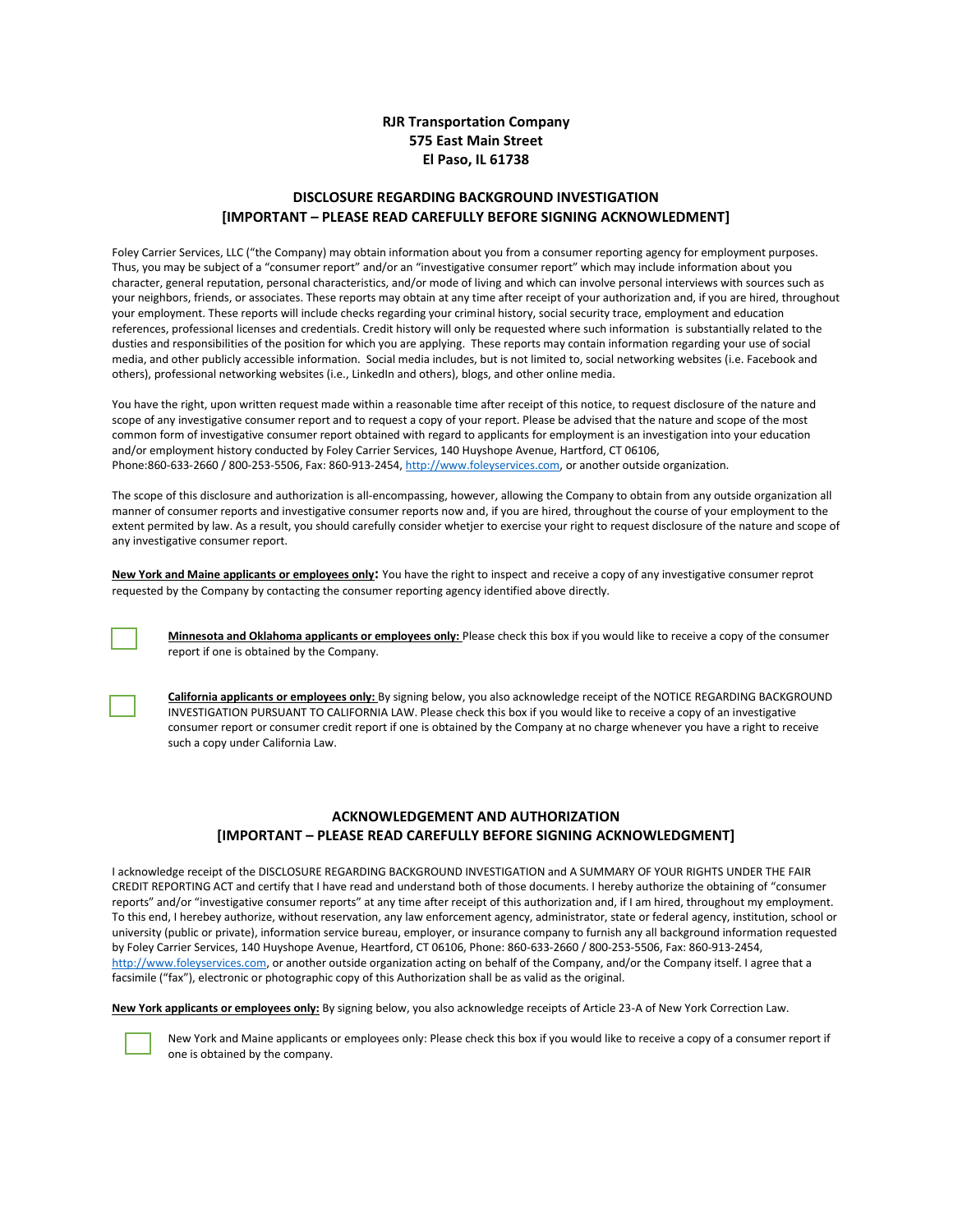**Oregon applicants or employees only:** Information describing your rights under federal and Oregon law regarding consumer identity theft protection, the storage and disposal of your credit information, and remedies available should you suspect or find that the Company has not maintained sercured records is available to you upon request.

**Washington State applicants or employees only:** You also have the right to request from the consumer reporting agency a written summary of your rights and remedies under the Washington Fair Credit Reporting Act.

My signature below certifies that this acknowledgement and authorization was completed by myself and is complete and true to the best of my knowledge. Copies and facsimile copies of this document may be acceptd in lieu of the original.

Applicant Signature **Date Contract Contract Contract Printed Name Date Date Date Date** APPLICANT INFORMATION Social Security #\* The State of Birth\*\* Driver's License# State State Email Address Current Address City City State Zip Residence Dates: (From – To) Previous Address **City** City State Zip Residence Dates: (From – To)

Please list alias names you have used in the past seven years here. (May include maiden names, former legal names, ect)

\*Date of Birth & Social Security Number are being requested in order to obtain accurate retrieval of records.

For a copy of our privacy policy, please visi[t http://www.foleyservices.com/client-login/](http://www.foleyservices.com/client-login/)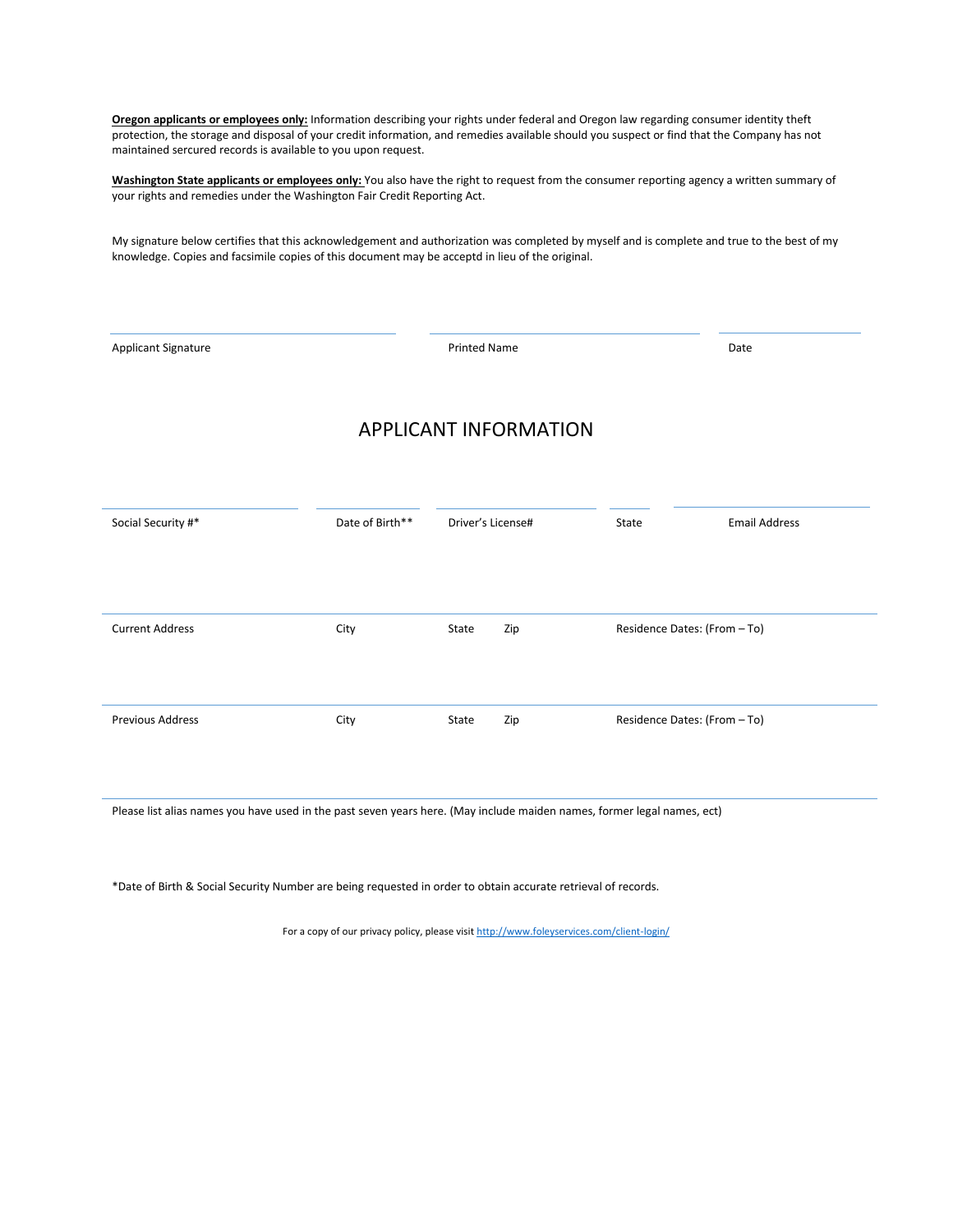Para informacion en espanol, visit[e www.consumerfinance.gov/learnmore](http://www.consumerfinance.gov/learnmore) o escribe a la Consumer Financial Protection Bureau, 1700 G Street N.W., Washington, DC 20552

### **A Summary of Your Rights Under the Fair Credit Reporting Act**

The Federal Fair Credit Reporting Act (FCRA) promotes the accuracy, fairness, and privacy of information in the files of consumer reporting agencies. There are many types of consumer reporting agencies, including credit bureaus and specialty agencies (such as agencies that sell information about check writing histories, medical records, and rental history records). Here is a summary of your major rights under the FCRA. **For more information, including information about additional rights, go t[o www.consumerfinance.gov/learnmore](http://www.consumerfinance.gov/learnmore) or write to: Consumer Financial Protection Bureau, 1700 G Street N.W., Washington, DC 20552.**

- **You must be told if information in your file has been used against you.** Anyone who uses a credit report or another type of consumer report to deny your application for credit, insurance, or employment – or to take another adverse action against you – must tell you, and must give you the name, address, and phone number of the agency that provided the information.
- **You have the right to know what is in your file.** You may request and obtain all the information about you in the filesof a consumerreporting agency (your "file disclosure"). You will be required to provide proper identification, which may include your Social Sercurity number. In many cases, the disclosure will be free. You are entitled to a free file disclosure if:
	- A person has taken adverse action against you because of informtion in your credit report;
	- you are the victim of identity theft and place a fraud alert in your file;
	- your file contains inaccurate information as a result of fraud;
	- you are on public assistance;
	- you are unemployed but expect to apply for employment within 60 days. In addition, all consumers will be entitled to one free disclosure every 12 months upon request from each nationwide credit bureau and from nationwide specialty consumer reporting agencies. See [www.consumerfinance.gov/earnmore](http://www.consumerfinance.gov/earnmore) for additional information.
- **You have the right to ask for a credit score.** Credit scores are numerical summaries of your credit-worthiness based on information from credit bureaus. You may request a credit score from consumer reporting agencies that create scores or distribute scores used in residential real property loans, but you will have to pay for it. In some mortgage transactions, you will receive credit score information for free from the mortgage lender.
- **You have the right to dispute incomplete or inaccurate information.** If you identify information in your file that is incomplete or inaccurate, and report it to the consumer-reporting agency, the agency must investigate unless your dispute is frivolous. See [www.consumerfinance.gov/learnmore](http://www.consumerfinance.gov/learnmore) for an explanation dispute procedures.
- **Consumer reporting agencies must correct or delete inaccurate, incomplete, or unverifiabe information.** Inaccurate, incomplete or unverifiable information must be removed or corrected, usually within 30 days. However, a consumer reporting agency may continue to report information it has verified as accurate.
- **Consumer reporting agencies may not report outdated negative information.** In most cases, a consumer-reporting agency may not report negative information that is more than seven years old, or bankruptcies that are more than 10 years old.
- **Access to your file limited.** A conumer-reporting agency may provide information about you only to people with a vaild need usually to consider an application with a creditor, insurer, employer, landlord, or other business. The FCRA specifies those with a vaild need for access.
- **You must give your consent for reports to be provided to employers.** A consumer-reporting agency may not give out information about you to your employer, or a potential employer, without your written consent given to the employer. Written consent generally is not required in the trucking industry. For more information, go to [www.consumerfinance.gov/learnmore.](http://www.consumerfinance.gov/learnmore)
- **You may limit "prescreened" offers of credit and insurance you get based on information in your credit report.** Unsolicited "prescreened" offers for credit and insurance must include a toll-free phone number you can call if you choose to remove your name and address from the lists these offers are based on. You may opt-out with the nationwide credit bureaus at 1-888-567-8688.
- **You may seek damages from violators.** If a consumer reporting agency, or, in some cases, a user of consumer reports or a furnisher of information to a consumer reporting agency violates the FCRA, you may be able to sue in state or federal court.
- **Indetity theft victums and active duty military personnel have additional rights.** For more information, visit [www.consumerfinance.gov/learnmore](http://www.consumerfinance.gov/learnmore)**.**